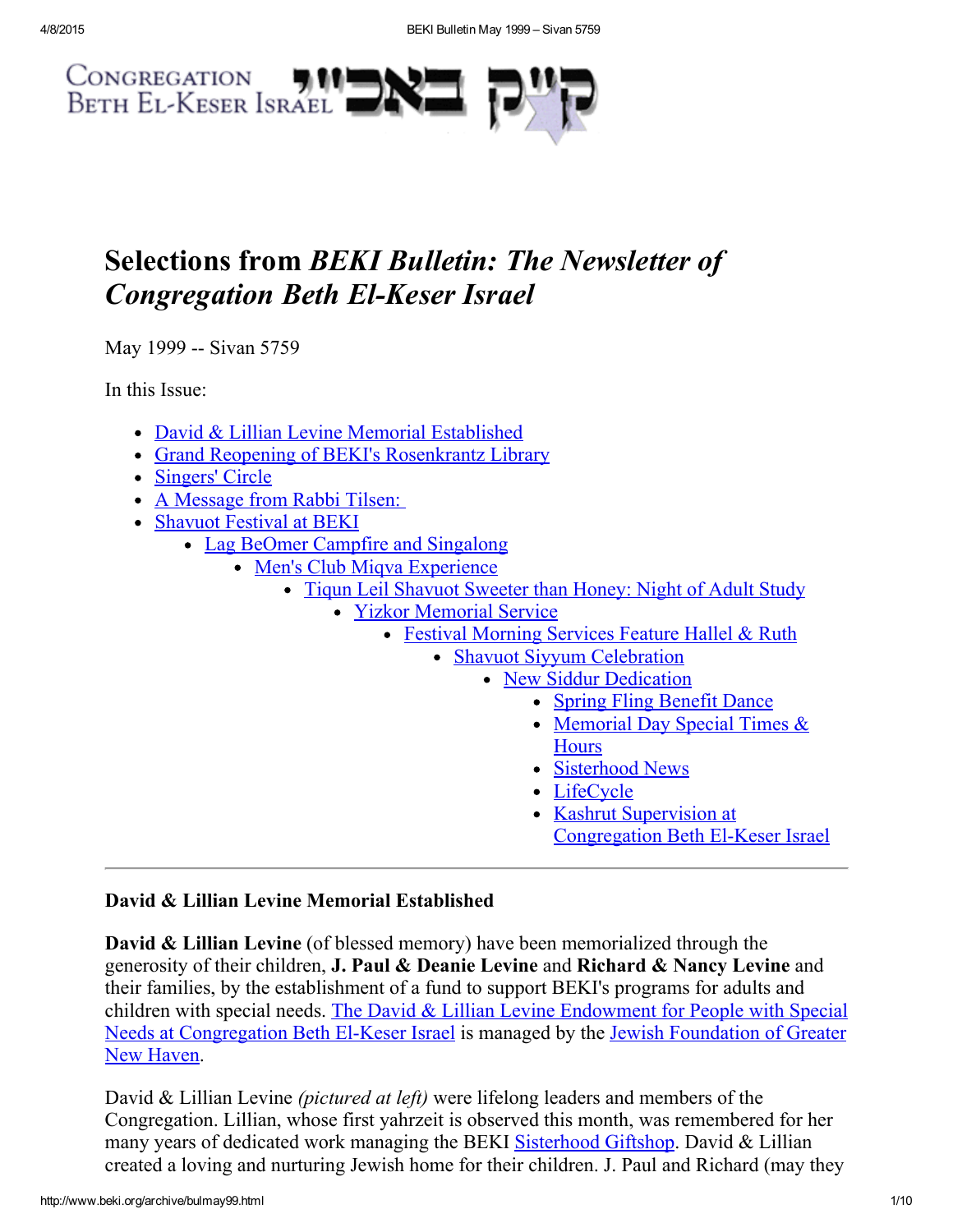4/8/2015 BEKI Bulletin May 1999 – Sivan 5759

|        | Photo of David and Lillian live and be well) and Robert (of blessed memory), and |
|--------|----------------------------------------------------------------------------------|
| Levine | instilled in them a love of tradition and an appreciation of the                 |
|        | importance of Jewish life and community for every person,                        |
|        | including those with special needs. By supporting our                            |
|        | Congregation's efforts to welcome and serve people with                          |
|        | special needs, the Levine families honor the values and work                     |
|        | of their parents.                                                                |
|        |                                                                                  |
|        |                                                                                  |

BEKI is at the forefront of addressing the special needs of Jewish children and adults. Since 1983, the BEKI Sisterhood has hosted a Special Needs Model Seder for Adults with Special Needs in [conjunction](http://www.beki.org/archive/sisterhood.html#specialseder) with the Jewish Family Service. In 1995, the [Congregation](http://www.beki.org/archive/youth.html#ttm) initiated the Talmud Torah Meyuhad (TTM) Special Education Hebrew School as part of its religious school; it was the first program of its kind in the region. Tailored to the needs and abilities of each student, the TTM provides for a "protected" learning environment as well as for individualized degrees of "mainstreaming" in the context of the larger religious school which meets concurrently. The TTM program at BEKI, now supported and directed by the Department of Jewish Education, has continued to serve the special needs of our students. In 1997, the [Congregation](http://www.beki.org/archive/kulanu.html) initiated the **Kulanu** Ke'Ehad Havura for adults with special needs, with major funding from a grant from the Jewish Foundation of Greater New Haven. Kulanu is directed by BEKI member Anne Johnston.

The Jewish Foundation of Greater New Haven manages the fund for the benefit of BEKI. This means that the Foundation provides professional investment management and affords the Congregation returns normally available only to very large investors. Returns the past four years have been about 22.0%, 24.6%, 16.8% and 6.6%. The Jewish Foundation observes a "spending policy" in line with other major philanthropic foundations. This means that each year the Foundation distributes to the beneficiary (BEKI) a fixed percentage (5.5%) of the value of the fund. Because the annual distribution is known well in advance the Congregation can plan its budget accordingly. The return on investment of the fund will, on average, be higher than the 5.5% distributed, and the additional income is reinvested in the fund. This means the fund principal can continue to grow slowly, keeping pace with inflation. In this way, the real value of the fund will be protected and it will continue to honor David & Lillian Levine's memory and support the BEKI programs in perpetuity.

Looking to the future, there has been much discussion about the need to make our synagogue building physically accessible to all by redesigning the washrooms and installing an elevator. In addition, there are plans, subject to the availability of grant and designated donor funds, to build on the success of the Kulanu project by developing programs for adults with disabilities stemming from serious chronic mental illness. And, finally, much still needs to be done to assure full funding of the existing programs into the next decades.

# <span id="page-1-0"></span>Grand Reopening of BEKI's Rosenkrantz Library

On 1 May, following Shabbat services and qiddush, there will be an open house at BEKI's Rosenkrantz Library to celebrate its renovation and renewal. The Library was originally established in 1960 through a gift of the Louis Rosenkrantz Family. Funds to support the revitalization of the Library were generously donated by Louis & Mary Gurian Rosenkrantz. The continuing operation of the Library is supported by annual distributions from The Louis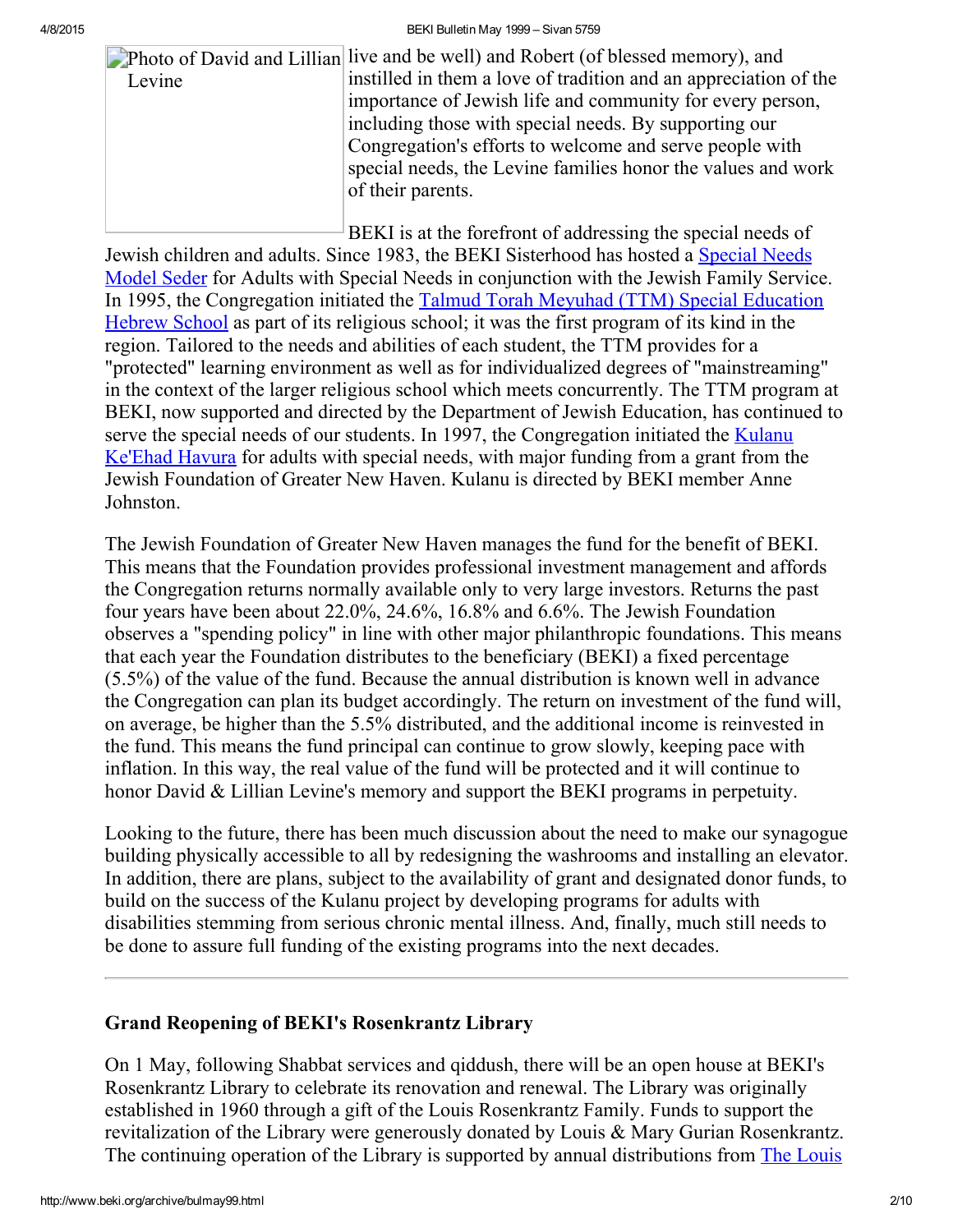& Mary [Rosenkrantz](http://www.beki.org/archive/endowment.html#rosenkrantz) Family Library Endowment for BEKI which is managed by the Jewish Foundation of Greater New Haven.

The goal of the Library will be to provide BEKI members, children, and staff with an informative and interesting collection of books and media that will add richness and depth to their lives as Conservative Jews. A primary focus of the collection will be children's books. Included in the collection will be fiction about Jewish life issues for pre-teens and teens and material for helping children prepare for their bar- or bat-mitzva observance. Books that parents or older children can read to very young children will also be added to the collection. Plans are being made to establish a young members' advisory committee to help in planning the children's collection.

The adult book collection will focus on Jewish culture and reference works. Topics will include Jewish history, religion, philosophy, etc. There will be a collection of Jewish reference books, such as encyclopedias, dictionaries, atlases, biblical translations and commentaries on the bible, siddur, law codes, and collections of responsa. The Library's collection of books and media on Jewish music and Jewish cooking will be expanded as will its literature collection.

Books will circulate, for the most part, on a self-serve basis. Members will be able to take out most books and return them without having to make a record of their borrowing. However, certain books, including new books, reference books, books in great demand, and rare books, will be charged out using a simple card system.

It is anticipated that donations of books and funds will help enlarge the Library's collection. The Library has already received some wonderful new books as gifts. These include:

- Jewish Women in America, An Historical Encyclopedia by BEKI member Paula Hyman and Deborah Moore. A two volume edition, already viewed as a classic.
- The Kidnapping of Edgardo Mortara by David I. Kertzer (The true story of how the kidnapping of an Italian Jewish boy by a Catholic Inquisitor in 1858 contributed to the collapse of the Church's temporal power in Italy.)
- Six new Jewish Cookbooks including The Great Chefs of America Cook Kosher, Jewish Cooking in America, and The Complete International Jewish Cookbook.
- Shylock and the Jewish Question by Martin Yaffe. (Yaffe challenges the conventional view that Shakespeare, in the Merchant of Venice, is unfriendly to Jews. A difficult challenge.)
- The Political Consequences of Thinking by Jennifer Ring. (Gender and Judaism in the work of Hannah Arendt.)

The Library welcomes the donation of additional books or funds. Donations in the following areas are welcome:

- Jewish holidays and customs
- Books providing guidance about Jewish family life events
- Important topics in contemporary Jewish life
- Israel's history, geography, politics, society
- Biographies of leading Jewish personalities
- Jewish arts, crafts
- New adult fiction on Jewish themes or books written by Jewish authors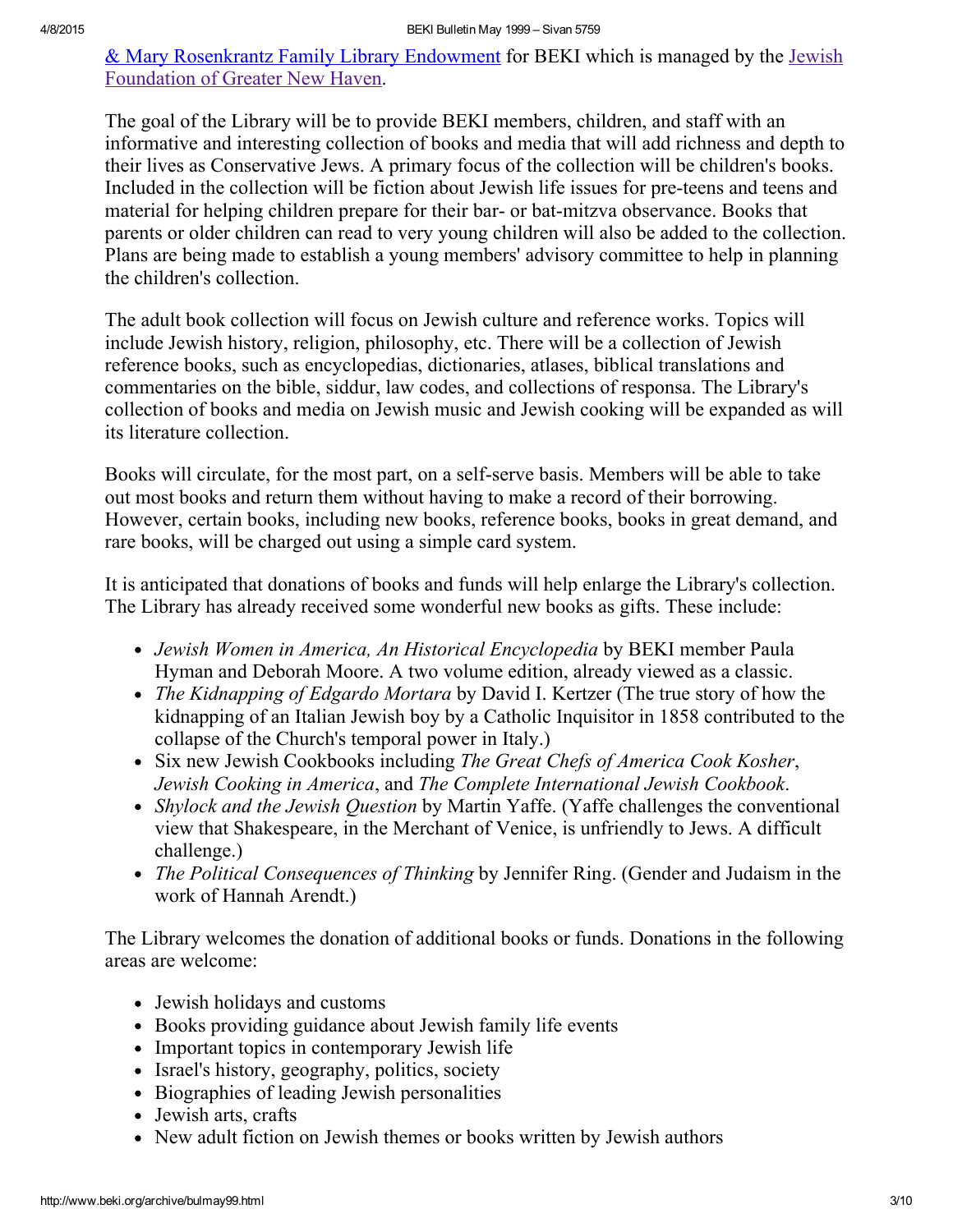Donors are urged to keep in mind that the Library is run by volunteers who have limited time to evaluate and process book donations. For this reason, the Library requests that donors observe certain procedures:

1. The Library will accept only hard cover and high quality paper backed books in very good or excellent condition. The strong preference will be for new books. Used books that have been underlined or annotated will not be accepted.

2. Potential donors should contact the Library Committee before sending books to the library (or leaving them in the library) as this will relieve the committee members of the task of dealing with books that do not fit the library's needs.

3. The committee does not wish to offend any donors by rejecting books they have donated. However, donors should realize that the acceptance of books will depend on the needs of the collection and will be at the discretion of the Committee. The Chair of the Committee will notify donors of the Committee's decision regarding their donations. It would be appreciated if donors would include a self addressed envelope with their donation to facilitate this communication.

4. Unless the donor makes prior arrangements, donated books not accepted into the collection will be placed on a "donations" shelf in the Library for a month. If the donor does not retrieve the book from the donations shelf by the end of that time, the Library will deal with the book at its discretion. It is hoped that these procedures will not be perceived as unwelcoming. Donations will be greatly appreciated.

Activities planned by the Library Committee include children's story hours and book discussions for adults. It is anticipated that members of the congregation will periodically lead discussions about a book or paper they have written or a topic in their area of expertise. The Library hopes to establish a special section for books and papers written by congregants.

In making plans for the Library, committee members carried out surveys of various Jewish libraries in the community, interviewed area librarians, spoke to Religious School principal Terri Stern, and were guided by Rabbi Tilsen.

Rhoda Lemkin will be the BEKI librarian. Members of the Children's collection subcommittee are Mimi Glenn (chair), Stephanie Shteirman, Stan Wiener, and Margot Roten. Members of the Adult Collection subcommittee are Morris Cohen, Nanette Stahl, Paula Hyman, and Bennett Lovett-Graff. Other members of the committee are Rabbi Murray Levine, Shiela Gardner, and Amitai Sela. Marc Schwartz is Chair of the Committee.

MS

# <span id="page-3-0"></span>Singers' Circle

Anyone who would like to be placed on the Singers' Circle e-mailing list should e-mail their request to Marc Schwartz at [marc@healthcalls.com.](mailto:marc@healthcalls.com) Mailings include reminders of upcoming meetings of the Singers' Circle as well as other Jewish musical events, plans for the Singers' Circle, and other issues of interest to BEKI singers and listeners. For those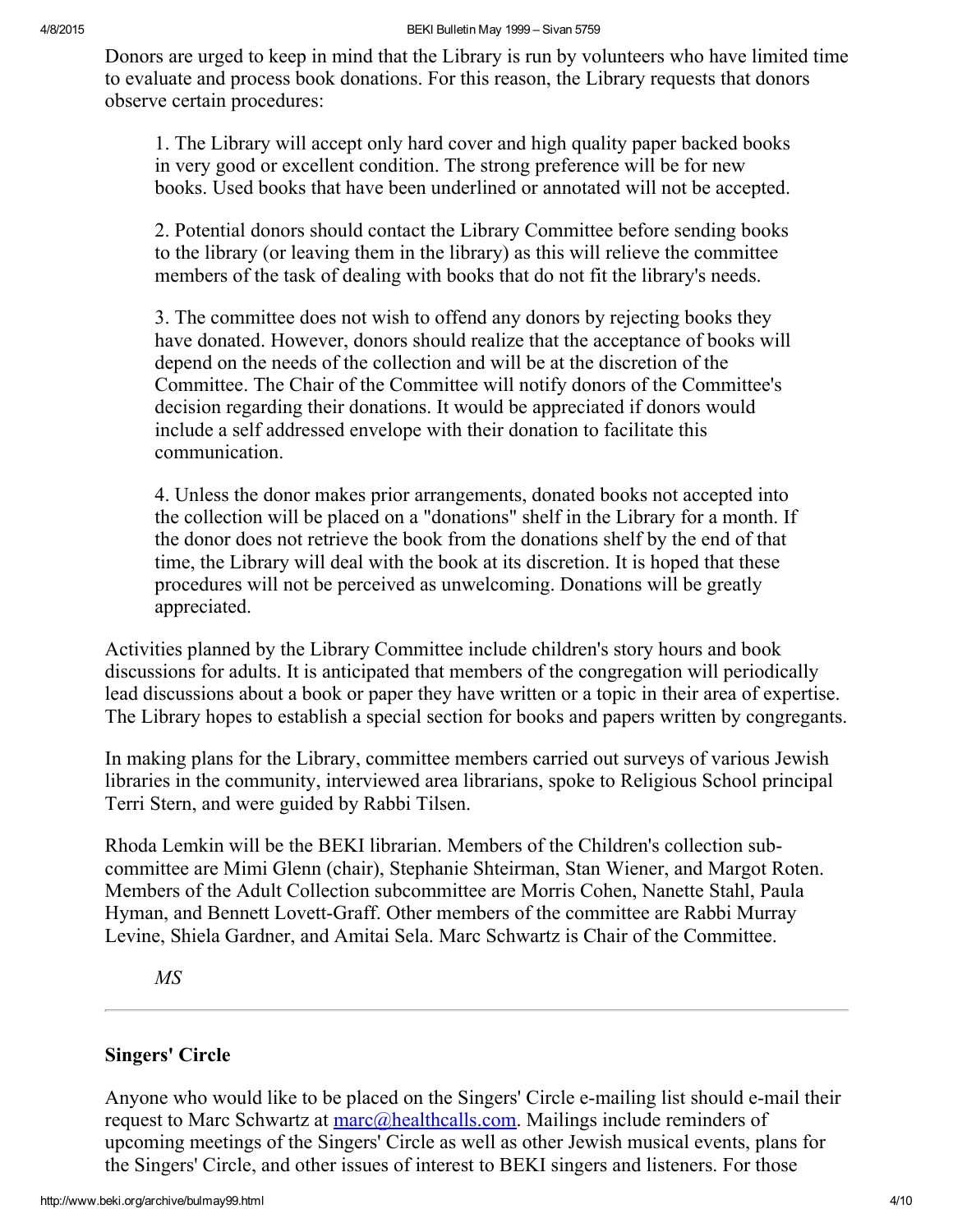without email, notice of these events will appear on the BEKI bulletin board opposite the Sisterhood Giftshop and will appear in the BEKI Bulletin and mid-month mailings.

## <span id="page-4-0"></span>A Message from Rabbi Tilsen

## Labor Rights & Jewish Law

Note: As this issue went to press, the death of Jewish Home Director Richard Wallace, missing since mid-March, was confirmed. We mourn the loss of this kind and dedicated community leader and family man. May the Almighty comfort all who mourn.

The labor strike which loomed against Connecticut nursing homes held the attention of the BEKI community this past winter, particularly as it threatened to involve the Jewish Home for the Aged of New Haven. Many of our members come from families that have been allied with the labor movement and hold support for workers as a fundamental Jewish value. Indeed, several of our members work professionally as union organizers and advisors. Moreover, many are sympathetic to the claim that many nursing home workers are genuinely underpaid. The Jewish Home has come closer than most facilities to upholding the highest standard for fairness and ethics in negotiating with the unions. Even so, it is still felt that even there many workers are underpaid.

At the same time, the nursing homes -- especially the Jewish Home -- holds a place of special reverence in our tradition. It is a place of "healing," where life-sustaining medical and personal care is provided. The Home is also an institution that stands as a measure of the community's respect for our parents and our elders. Indeed, several BEKI members are associated with the Jewish Home as residents and their families, administrators, care providers and volunteers.

The rights of workers is in fact well-founded in *halakha* (Jewish law). Based on laws stated explicitly in Torah, Talmud, and law codes, workers have the right to bargain collectively, set hours of work, receive sick and disability pay, receive fringe benefits, secure a safe workplace, and strike. The community at large through proper authority and lawful individual effort is obligated to ensure these rights. It is prohibited to work as a scab or to take the job of a worker fired for participating in a strike.

The union involved in the nursing home labor dispute is by no account subject to *halakha*; the position of the Jewish Home in this respect is more ambiguous. But inasmuch as *halakha* expresses our vision of a just society, as Jews we ought to work to insure that these rights, recognized by American society as well, are safeguarded. Even more, as Jews we are bound specifically by the prohibition against working as "scabs," and by the obligation to extend all of these labor rights to our employees, even in a nonJewish or mixed American context. (Once again, we see that you don't have to be Jewish to be Jewish, but it helps.)

The specter of a strike threat at the Jewish Home is especially difficult because two valueareas come into sharp conflict. While ultimately the immediate health and safety of the residents overrides other concerns, the issue remains: How can we honor our duties to respect labor rights while crossing the picket line?

The key to our dilemma -- and indeed the true arena of apparent conflict between the union and the nursing homes -- is in Hartford. Much of the funding for nursing homes comes through the State government, and it is the legislature that indirectly sets the wage scales for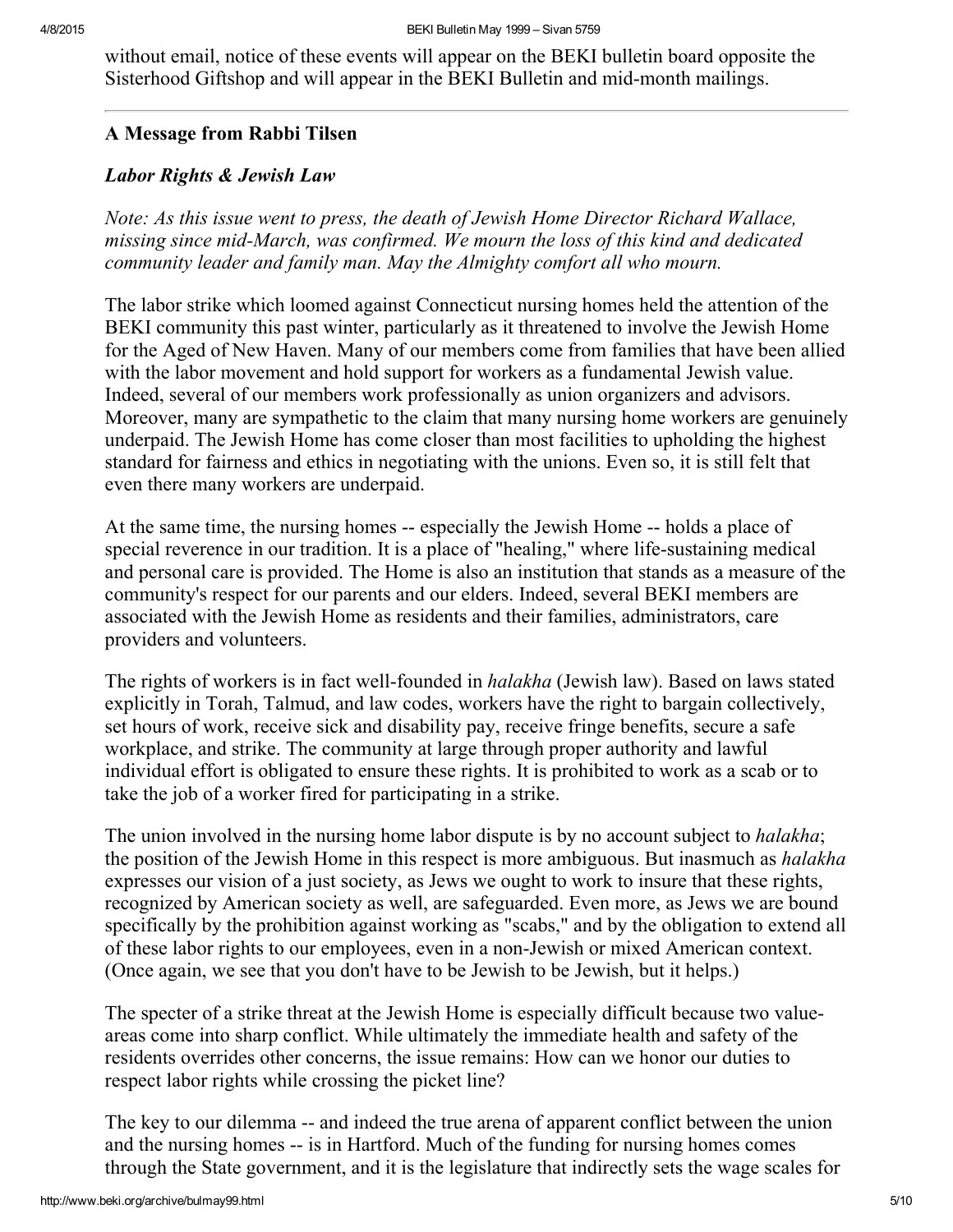nursing home workers. If we are to stand ready to cross picket lines in order to insure the very lives of Jewish Home residents, we must also stand ready to add our voices and votes to those calling for better funding for nursing homes in Connecticut. This is not meant to endorse a specific proposal, but it is meant to support significantly improving the level of service and wages in nursing homes. If we can spend \$750 million on a new sports stadium, we can allocate funds to insure a basic level of dignity to nursing home residents and fair wages to those who serve them.

The Jewish Home, unlike some other employers, cannot move their facilities to Mexico or Indonesia. But many manufacturers can, and for that reason alone we need to recognize that insuring labor rights is a global movement. We need to talk about labor rights not just as a civil right but as a human right. And this means here at home, even at our Jewish Home.

# <span id="page-5-1"></span>Shavuot Festival at BEKI

## <span id="page-5-0"></span>Lag BeOmer Campfire and Singalong

A Campfire and Singalong will mark the evening of LaG BeOmer (the thirtythird day after Passover) on Tuesday 4 May 1999 from 6:30p to 8p (after dinner). The LaG BeOmer Kumistz will be hosted by Janet Felton and Marty Gilens, 162 Cleveland Road in Westville (near Forest).

Bring kosher drinks or desserts, a blanket to sit on, musical instruments, and your favorite songsheets. Please RSVP to Marty or Janet at 387-6050.

This event is hosted by Marty Gilens & Janet Felton, and sponsored by the Morris & Sara Oppenheim [Endowment](http://www.beki.org/archive/endowment.html#oppenheim) for Sacred Music at Congregation Beth El-Keser Israel.

## <span id="page-5-2"></span>Men's Club Miqva Experience

Jewish men and boys are invited to join the BEKI [Men's](http://www.beki.org/archive/mensclub.html) Club for individual private immersion in the miqva ("ritual bath") at 86 Hubinger Street on the Thursday morning before Shavuot, 20 May, from 7:45a to 9:00a.

On the morning before each of the Festivals (High Holy Days, Sukkot, Pesah and Shavuot) Jewish men and boys of the BEKI Men's Club go to the New Haven Mikvah for private individual immersion. (Fathers may enter with their sons.) The miqva ("ritual bath") is a hygienic and warm setting for a "rebirth" experience. The miqva immersion is one way to help us enter a heightened state of purity and spiritual awareness as we prepare for the High Holy Days and the Festivals.

The New Haven Mikvah was designed by BEKI Men's Club member architect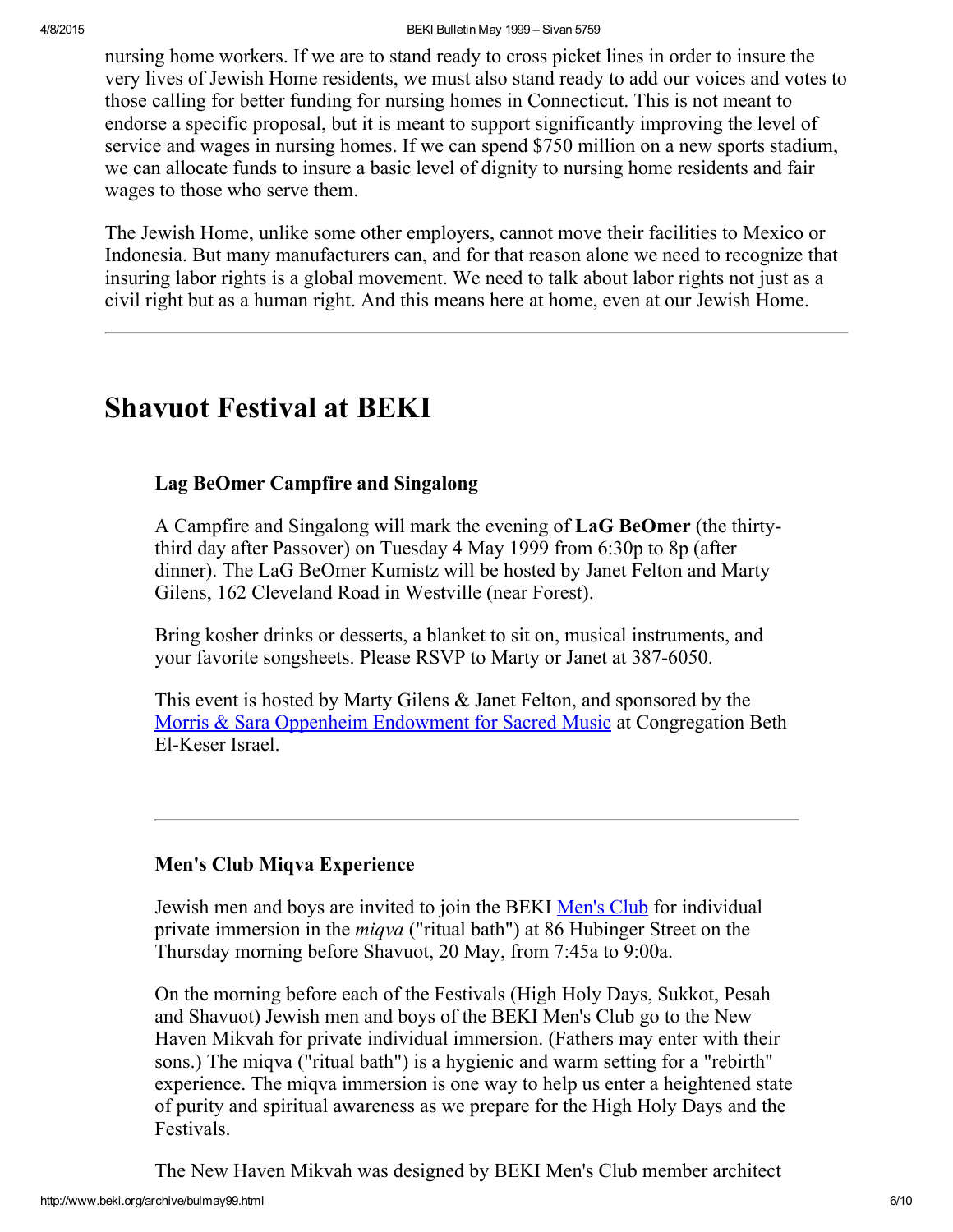Arthur Ratner. The migva has showers and dressing rooms. Those who would like to participate should bring a \$5 user fee (cash or check payable to "New Haven Mikvah"), a towel and comb.

#### <span id="page-6-0"></span>Tiqun Leil Shavuot Sweeter than Honey: Night of Adult Study

On Thursday night 20 May following the 8:00p Festival Evening Service, there will be a late night of study featuring the teaching of leading scholars in our

| area. Sessions include Robert                    |
|--------------------------------------------------|
| <b>Forbes</b> (pictured at left),                |
| Executive Coordinator of the                     |
| Gilder Lehrman Center for the                    |
| Study of Slavery, Resistance and                 |
| Abolition, "The Chosen People in                 |
| the Promised Land: Early                         |
| Americans' Image of Israel $\&$                  |
| Self-Conception"; Pamela                         |
| <b>Tamarkin Reis</b> (pictured at                |
| right), independent Bible Scholar, "Date Rape or |

Seduction: A Closer Look at Amnon and Tamar"; Bennett D. Kottler, Assistant Professor of Science Education and Environmental Studies, Southern Connecticut State University, on an environmental topic; Gila Reinstein, spokesperson for Yale University, on "Life is Beautiful, and Other Wisdom of Holocaust Survivors"; and more.

## <span id="page-6-1"></span>Yizkor Memorial Service

A Yizkor Memorial Service will be held on Shabbat morning 22 May, the second day of the Festival of Shavuot. The morning service begins at 9:15a and the Yizkor Memorial Service follows the Torah service, usually after 10:20a. The Yizkor service is an appropriate time to remember loved ones who are no longer in the land of the living. The Festival service concludes at about noon.

Some households observe the custom of lighting a special memorial light the evening (this year, Friday night 21 May) before Yizkor day. This light should be lighted from an existing flame, such as a pilot light or a 24-hour candle lighted before the festival began. Also, this light should be lit before the Shabbat candles. It is also appropriate to offer tzedaqa (charity) before or immediately after the festival to a worthy cause such as Congregation Beth El-Keser Israel, and to make a commitment to perform an act of kindness and to study Torah. In these ways we insure that our loved ones' memories will be honored and their ideals continued.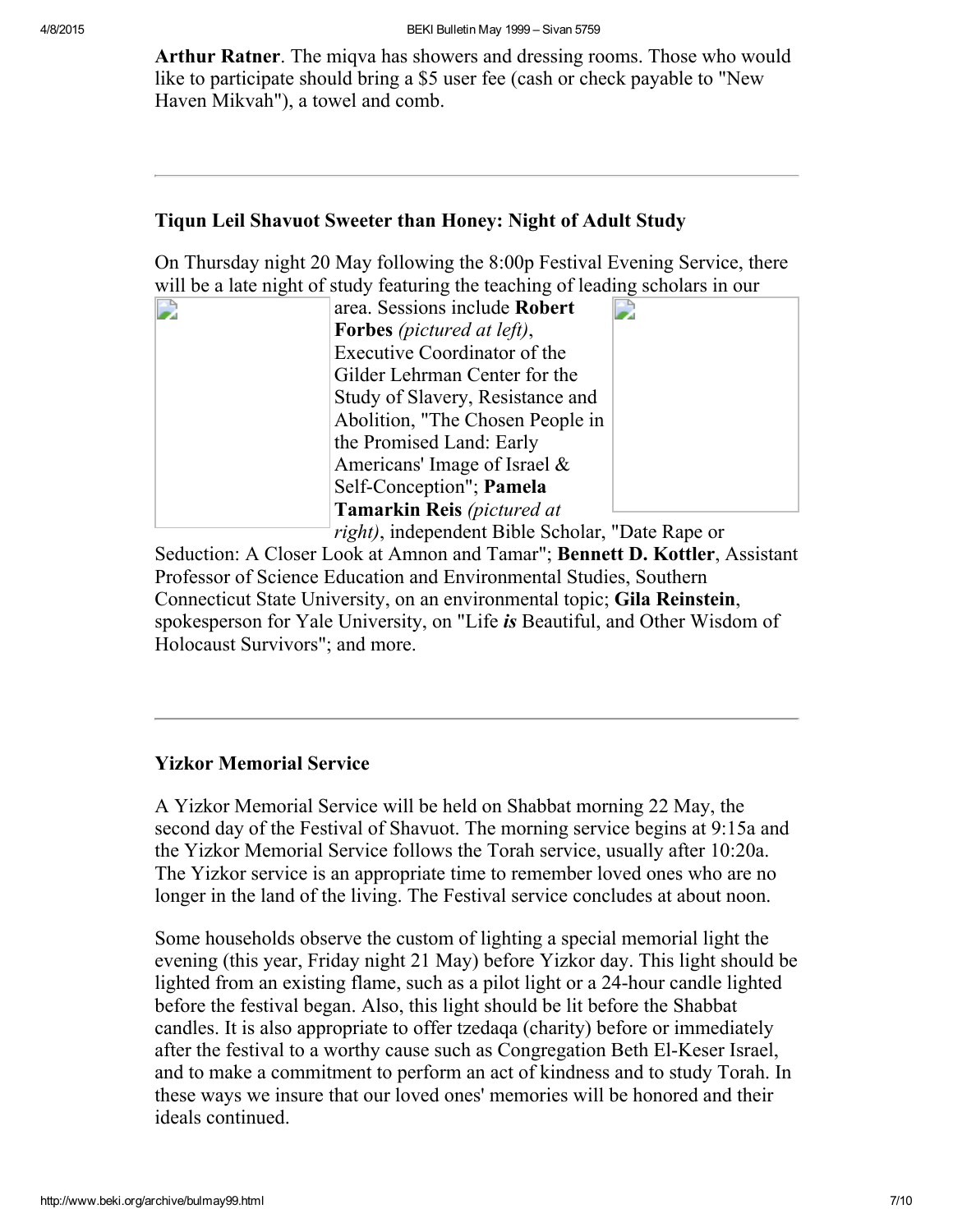#### <span id="page-7-2"></span>Festival Morning Services Feature Hallel & Ruth

Shavuot Festival morning services on Friday 21 May and Shabbat 22 May include the recitation of Hallel, a collection of celebratory Psalms (Biblical poems). The singing of Hallel can be a most joyful segment of our worship services. On Shabbat morning the Book of Ruth will be read according to its ancient and most beautiful melody. The Biblical Ruth, grandmother of King David, was a convert to Judaism and accepted the life of Torah upon herself enthusiastically and voluntarily. The reading of Ruth is thus appropriate to Shavuot which celebrates the giving of Torah on Sinai.

#### <span id="page-7-1"></span>Shavuot Siyyum Celebration, New Siddur Dedication and Benefit Dance

Ellen Cohen, Ann Green, Judy Hoberman, Tanina Rostain, Barbara Stern, and Shoshana Zax will lead services, read from the Torah and recite the Haftora on Shabbat Shavuot 22 May 1999, in celebrating the conclusion of their year-long program of Torah study with **Amy Pincus**. The celebrants will present a qiddush reception for the congregation after the service.

The service will also mark the debut of the new edition of Siddur Sim Shalom, a Shabbat and Festival edition of the Conservative Movement's prayerbook. Nicknamed "Slim Shalom" for its handier size and lighter weight, the new siddur features more gender-inclusive language, clearer layout, and more transliteration. The new siddurim are presented as a gift to the Congregation by the celebrants and their families.

The celebration will continue in the evening at a Spring Fling Benefit Dance, Saturday 22 May from 9:15p to 12:30a, featuring a d.j. and desserts. Advance tickets are available through the BEKI office (389-2108 ext. 14, beki@snet.net) at \$15.00. Tickets will also be available at the door at \$25.00.

#### <span id="page-7-3"></span>Memorial Day Special Times & Hours

Please note that the shaharit morning service on Monday 31 May will be from 9:00a to 9:45a. The Rashi Study Group will meet from 9:46a to 10:30a. The BEKI office will be closed. Minha afternoon service will be at its usual time, 5:45p. All other services and programs will be at their usual times.

#### <span id="page-7-0"></span>BEKI Sisterhood News

Mark your calendars for the annual ["Book](http://www.beki.org/archive/sisterhood.html#bookoflife) of Life" luncheon on Tuesday, 22 June, at 12 noon. There will be wonderful food, great entertainment and we will honor Sisterhood's Woman of Valor for this year. President Adele Tyson advises that invitations will be going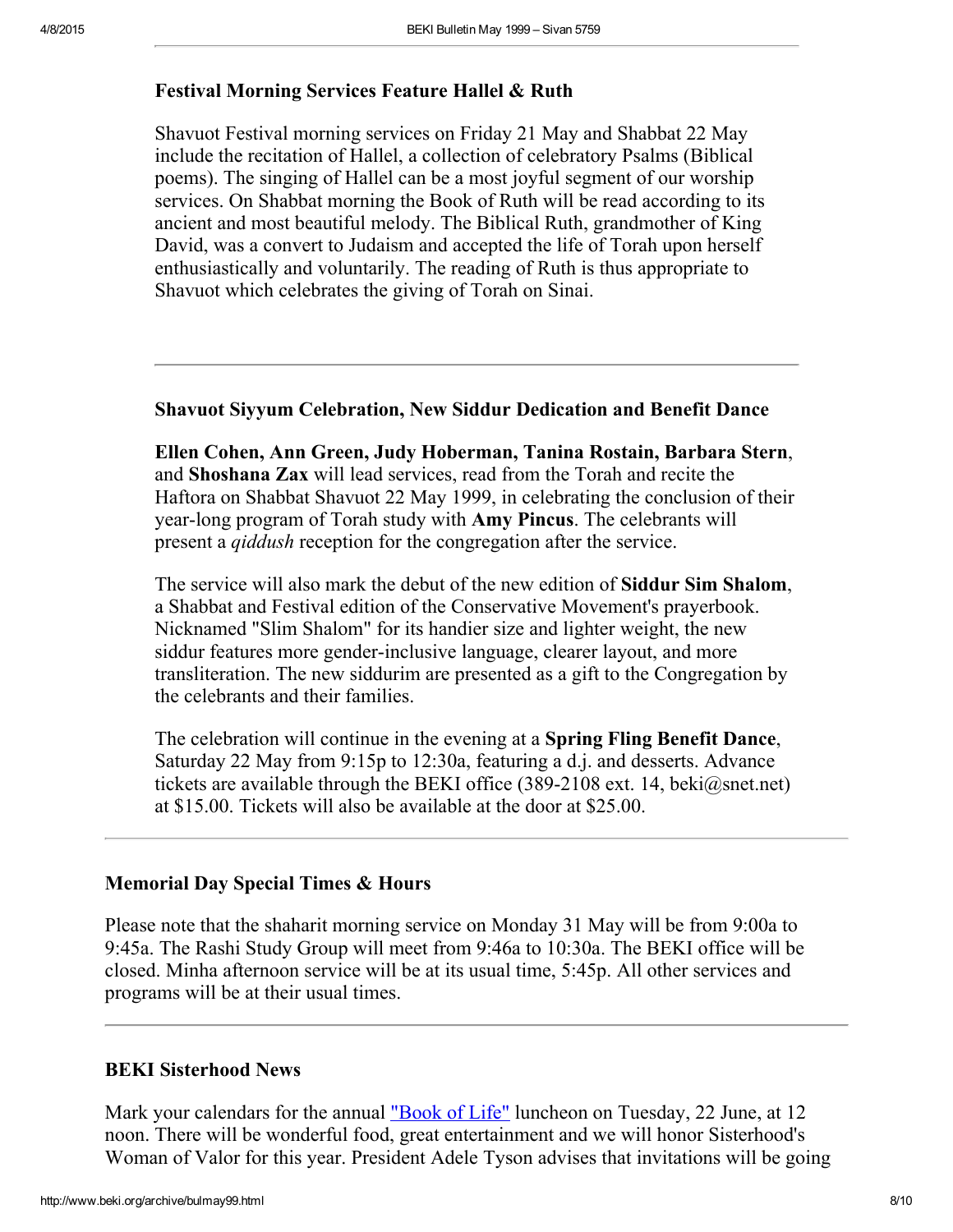out in the near future, and she requests speedy responses.

#### <span id="page-8-1"></span>LifeCycle

HaMagom Yinahem Etkhem: We Mourn the Passing of Morris "Moishe" Schnitman; and Marilyn Shure Savin, sister of BEKI member James Shure.

May the memory of our departed be for a blessing.

Mazal Tov to Lauri & Isaiah Cooper and Jonah Cooper on the birth of their son and brother Daniel Moses Cooper on Thursday 8 Nisan 5759 25 March 1999. May this be sign of blessing for all.

#### <span id="page-8-0"></span>Kashrut Supervision at Congregation Beth El-Keser Israel

Catered affairs (such as the feasts following weddings and benei mitzva observances) held at BEKI are under the strict *kashrut* (kosher) supervision of Rabbi Tilsen. In most instances the food is prepared in the caterer's own kitchens under the supervision of another kashrut supervising agency. The delivery, preparation, plating and serving at BEKI is done under Rabbi Tilsen's supervision (either personally or through his qualified agents). Supervision is provided to insure kashrut (kosher) and Shabbat compliance.

The quality of our supervision meets or exceeds that of most agency-provided on-site supervision. In part this is because our mashgihim (supervisors) and their agency (i.e. BEKI) are independent with respect to the caterer, thus avoiding any conflict of interest or the appearance of such. This service is provided to BEKI members at a fraction of the cost (typically less than half) of what other agencies charge. Rabbi Tilsen does not personally receive payment for kashrut supervision.

Experience has shown that this supervision is absolutely essential to guaranteeing the provision of kosher food in a context that respects the sanctity and joy of the Sabbath according to strict Conservative standards. Supervisors have prevented potential serious compromise of kashrut in numerous cases. Recent incidents include a kitchen worker who brought his deli sandwich to heat in our oven during a dairy affair, and a worker who brought a cup of Dunkin Donuts coffee with cream into our kitchen during a meat affair. Items intended for other affairs have been mistakenly delivered to BEKI as well. This is said not to impugn the reputation of any particular caterer or kosher caterers in general, but rather to admit that mistakes can happen, and to recognize that we need to exercise a reasonable degree of care.

Our shul (Congregation) permits the serving of hot food on Shabbat and festivals, in accordance with Jewish law. In general, Jewish law prohibits cooking food on Shabbat, even when done in a mechanism set up before Shabbat, and even when done by a non-Jewish person on behalf of a Jew. Reheating food that is already cooked is, generally, permitted, so long as no fire is kindled or adjusted. An understanding of and respect for the rules and careful attention is necessary, therefore, when reheating food on Shabbat in accordance with